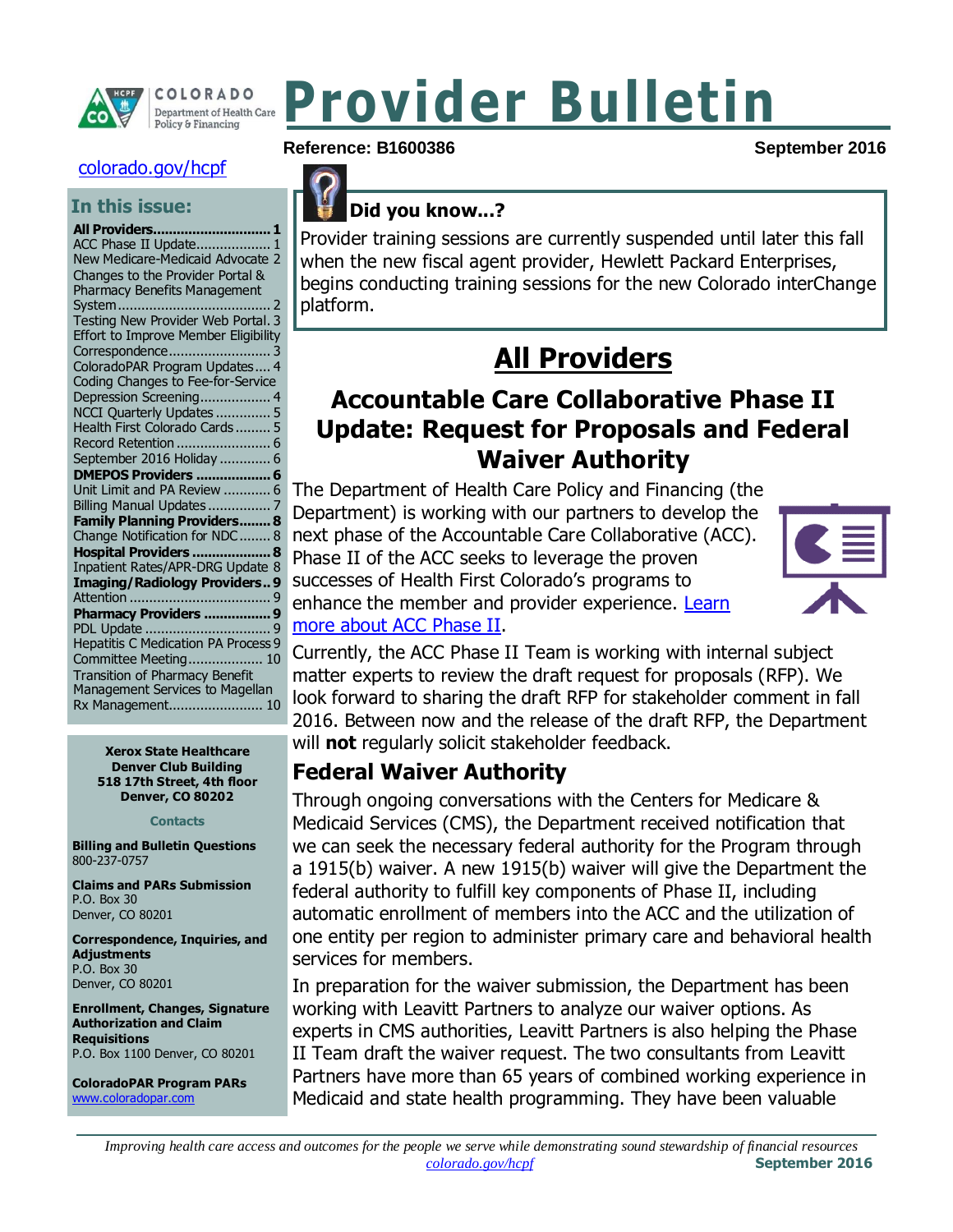assets in the development and refinement of the draft waiver and communications with CMS. The Department intends to formally submit the waiver draft to CMS on September 1, 2016 in order to open up a dialogue and move towards the final draft submission in 2017.

#### **Reminder: Stay Informed**

Please continue to encourage members to sign up for the [ACC Phase II Stakeholder Updates](http://visitor.r20.constantcontact.com/manage/optin?v=001HfxrbpGNWZ0lZnPp6t3PG2s9XPNl8ZvgFdjsKvSnhIy8z9JmHyp6DeoLJ3saT6x0SeqRR1ub149uoXxe1ok4jTzfMSQ0BN7S5vcLiRO7gdY%3D)  [List](http://visitor.r20.constantcontact.com/manage/optin?v=001HfxrbpGNWZ0lZnPp6t3PG2s9XPNl8ZvgFdjsKvSnhIy8z9JmHyp6DeoLJ3saT6x0SeqRR1ub149uoXxe1ok4jTzfMSQ0BN7S5vcLiRO7gdY%3D) and check out our site, [Colorado.gov/HCPF/ACCPhase2.](http://www.colorado.gov/hcpf/accphase2)

### <span id="page-1-0"></span>**Introducing Colorado's New Medicare-Medicaid Advocate**

Did you know Colorado has an advocate\* for those who have both Medicare and Health First Colorado (Colorado's Medicaid Program) and are members of Health First Colorado's ACC for Medicare and Medicaid Enrollees?

The Colorado Medicare-Medicaid Advocate is available - free of charge - to help members resolve problems with their health care services that they have been unable to resolve through the [organization that coordinates care for members through the ACC.](http://r20.rs6.net/tn.jsp?t=w6gnamyab.0.0.neinxztab.0&id=preview&r=3&p=https%3A%2F%2Fwww.colorado.gov%2Fhcpf%2Fregional-care-collaborative-organizations)

Members may qualify for help from the Colorado Medicare-Medicaid Advocate if they have no other private or public health insurance such as Medicare Advantage, TRICARE, the Program for All Inclusive Care of the Elderly (PACE) or Health First Colorado administered by Denver Health Medicaid Choice Plan.

The Colorado Medicare-Medicaid Advocate cannot help with Supplemental Security Income (SSI) or Social Security Disability Insurance (SSDI) questions and concerns.

\*The Colorado Medicare-Medicaid Advocate is part of Disability Law Colorado, formerly called The Legal Center. The Colorado Medicare-Medicaid Advocate is not employed by Medicare or Health First Colorado and is not an attorney.

[Watch our video to learn more](http://r20.rs6.net/tn.jsp?t=w6gnamyab.0.0.neinxztab.0&id=preview&r=3&p=https%3A%2F%2Fwww.youtube.com%2Fwatch%3Fv%3D4wwgf0Ac9yY)

### <span id="page-1-1"></span>**Coming Soon! Big Changes to the Provider Portal & Pharmacy Benefits Management System (PBMS)**

As part of the Colorado Medicaid Management Innovation and Transformation (COMMIT) project, the Department will be launching several new provider-facing systems on October 31, 2016. Two of these new systems will affect the way providers submit claims and receive payments:

- 1. Colorado interChange a new claims processing and eligibility verification system (providers will access the Colorado interChange through a new provider web portal).
- 2. Pharmacy Benefits Management System a new pharmacy point-ofsale system.

Over the next several months, the Department will work to inform and prepare Health First Colorado (Colorado's Medicaid program) and Child Health Plan Plus (CHP+) providers for these changes. Provider training schedules can be found on the Department's [Provider Resources](http://www.colorado.gov/hcpf/provider-resources) website.

### **Are You Prepared for October 31, 2016?**

 Your batch claims submitter **MUST** apply for a new Trading Partner ID (TPID) and submit test transactions for HIPAA compliance. Whether your submitter is a clearinghouse, software vendor, or in-house Trading Partner, they must apply for a new

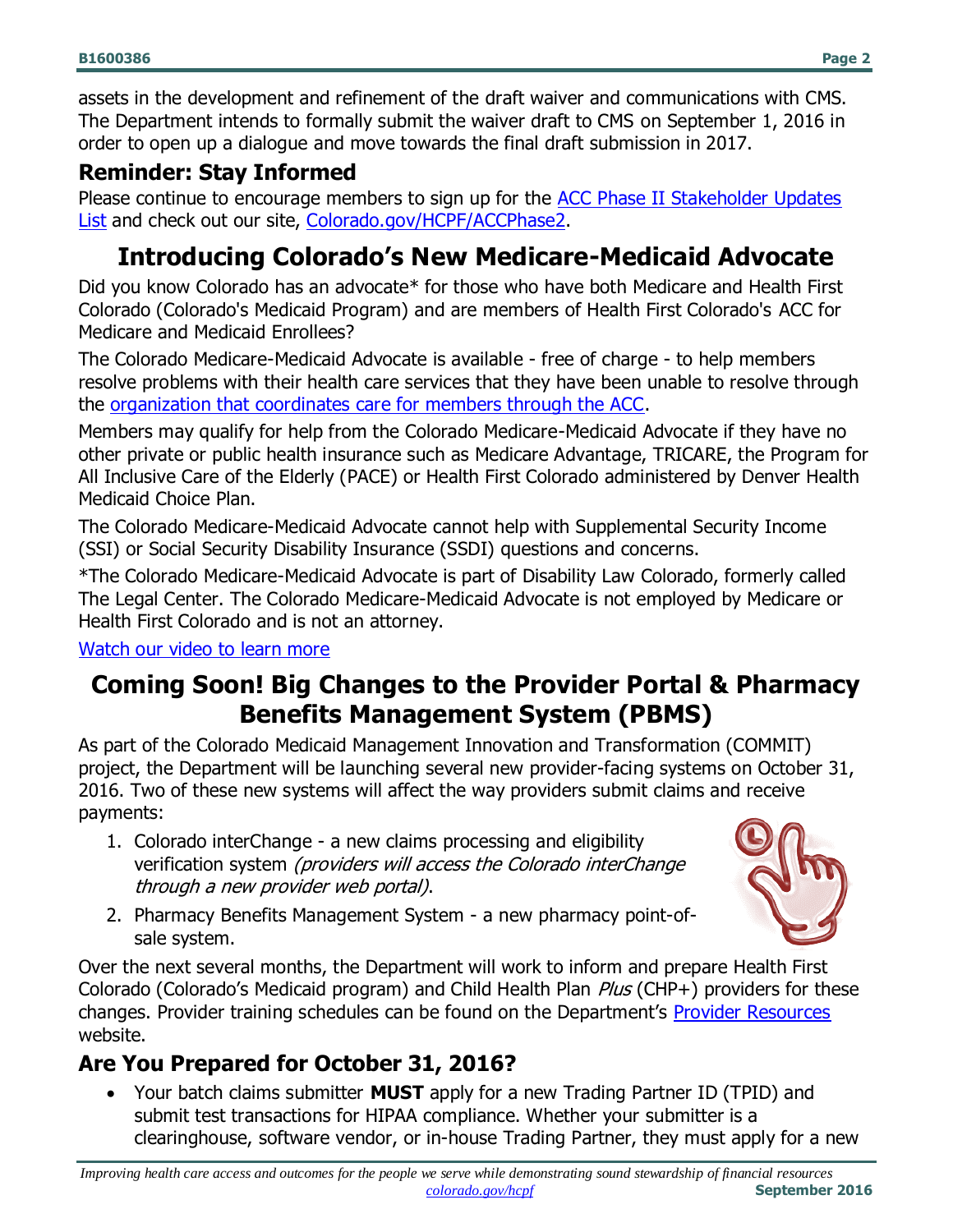TPID in order to submit batch claims in the Colorado interChange system. **Submitters without a new TPID will not be able to submit batch claims or receive reports beginning October 31, 2016**. Your submitter can learn more about applying for a new TPID at: [Colorado.gov/HCPF/EDI-support.](https://www.colorado.gov/pacific/hcpf/edi-support)

- Providers who did not begin the enrollment/revalidation process by August 1, 2016 have put themselves at **serious risk for delayed payments**, as the process may take several weeks to complete.
- Providers who are not approved and enrolled in the Colorado interChange by October 31, 2016, will **not be able to submit claims or Prior Authorization Requests (PARs), receive payments, or verify member eligibility**. Visit the Department's **Provider** [Resources](http://www.colorado.gov/hcpf/provider-resources) website for more information about revalidation or enrollment.

#### **Get Tailored Updates That Matter to You!**

[Sign-up](http://goo.gl/forms/zp5jIwcyxI) for our email distribution list today, and we'll send you training schedules and other important information **specific to your provider type or business**.

#### **Other Ways to Stay Informed**

The Department will keep you informed and help you prepare for the upcoming changes. Look for general information, training schedules, and updates posted in the [Provider Bulletins,](https://www.colorado.gov/hcpf/bulletins) [At a](https://www.colorado.gov/hcpf/publications)  [Glance,](https://www.colorado.gov/hcpf/publications) and on the [Department's website](https://www.colorado.gov/hcpf/our-providers).

### <span id="page-2-0"></span>**Facilitated Provider Testing of the New Provider Web Portal**

The Department is seeking providers to participate in Facilitated Testing of our new Provider Web Portal. Participation is open to all types of providers and interested providers should [sign](https://docs.google.com/forms/d/e/1FAIpQLSd0hwZoVN2v7o-n0Sw-iMrXTsWyodRmfV0fyxhFIhlc9v8E_Q/viewform?c=0&w=1)[up](https://docs.google.com/forms/d/e/1FAIpQLSd0hwZoVN2v7o-n0Sw-iMrXTsWyodRmfV0fyxhFIhlc9v8E_Q/viewform?c=0&w=1) but seats are limited. Accepted testers will be notified by email on September 16, 2016 with more details and instructions.

**What:** The Department will be hosting a series of topics over the course of a week, with a topic presented in the morning and a repeat session each afternoon. Each session will be led by a system subject matter expert, who will demonstrate system functionality and walk providers through various scenarios.

**When:** These sessions are tentatively scheduled for the end of September 2016, with specific dates to come.

<span id="page-2-1"></span>**Where:** These sessions will be hosted on-site at the Department's downtown Denver office. Alternatively, providers may participate virtually via a webinar.

### **Cross-Agency Effort to Improve Member Eligibility Correspondence**

In the spring of 2016, the Department, the Department of Human Services, the Governor's Office of Information Technology, and Connect for Health Colorado partnered on a research project to inform and improve member eligibility correspondence.

The first part of the research project engaged our partners, members, and communications experts in the field of plain language. We chose to focus on the four letters that would reach nearly every member: the Notice of Action, Redetermination/Renewal Letter, Income and Eligibility Verification System Letter, and Verification Checklist Letter.

The final reports, recommendations, and a brief webinar to review the first part of the research project's findings are available at [Colorado.gov/HCPF/PlainLanguage.](https://www.colorado.gov/HCPF/PlainLanguage)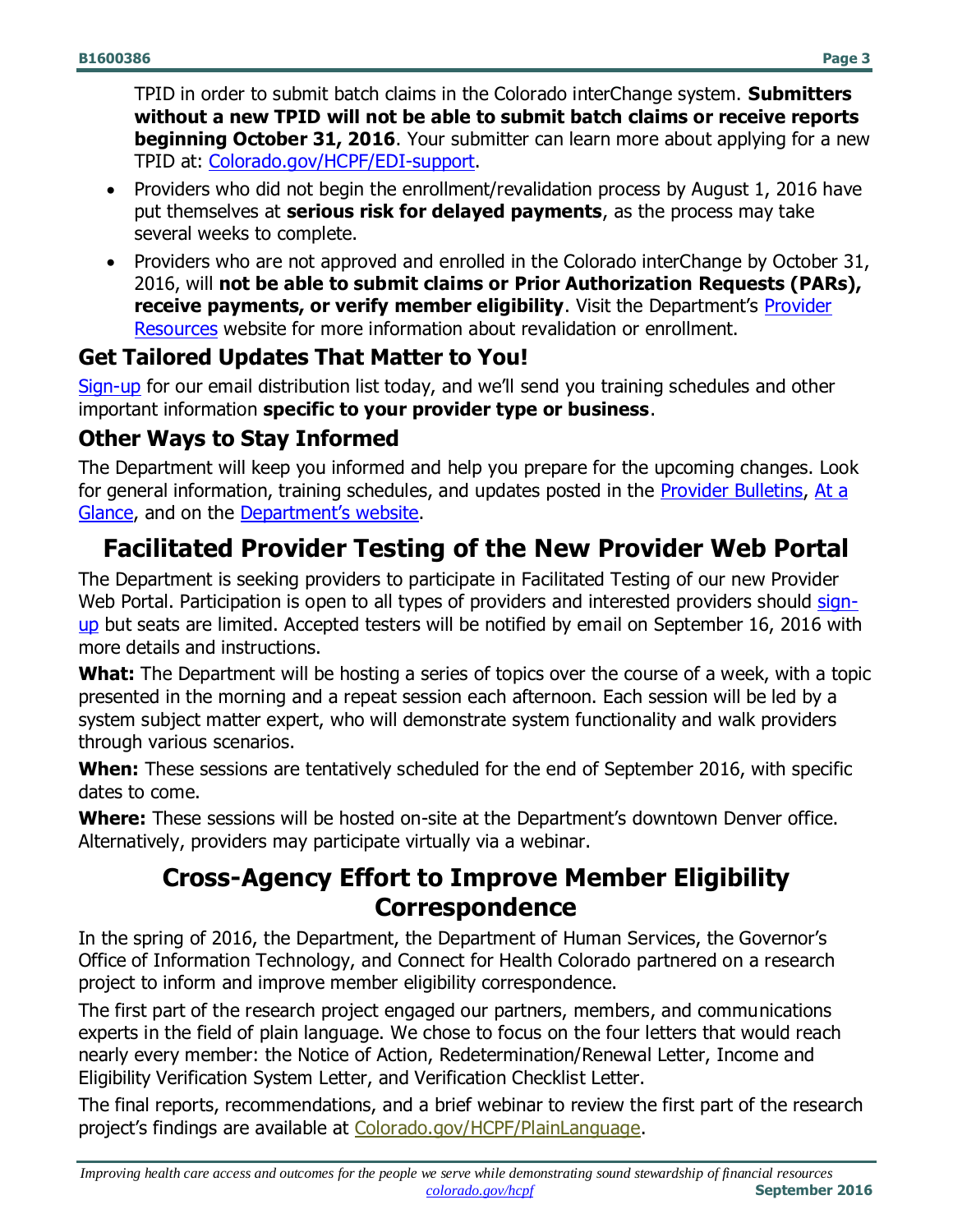The next phase of this project is to gather additional feedback from policy and legal experts, stakeholders, and counties on the redrafted correspondence. We look forward to sharing additional information with you in the coming months.

### **ColoradoPAR Program Updates**

### <span id="page-3-0"></span>**Changes to Submitting Supporting Documentation Electronically**

Recent eQSuite® changes will simplify the process of uploading supporting documentation to PARs.

Previously, providers were required to select the appropriate attachment type before uploading documents. When an incorrect attachment type was selected, this resulted in the review being pended for additional information, even though the information had been uploaded.



Now, providers will have only one attachment option: Supporting Documentation.

#### **Provider Guide – Instructions for Submitting Supporting Documentation**

A [Submitting Supporting Documentation Provider Guide](http://www.coloradopar.com/Portals/2/Submitting%20Supporting%20Documentation.pdf) is now available. The Provider Guide outlines the step-by-step process for submitting supporting documentation (electronically and via fax) for PARs with the statuses of "Pended for Additional Information", "Awaiting Required Attachments", and "Approved" (via SmarT Review).

### **Submitting Supporting Documentation – Deadline Extended**

Providers expressed challenges in obtaining supporting documentation within the allotted timeframe when a PAR review is "Pended for Additional Information".

Effective June 14, 2016, providers have ten (10) business days to fax or upload supporting PAR documentation, compared to the previous window of four (4) business days.

<span id="page-3-1"></span>Please contact eQHealth Solutions Customer Service Line at 888-801-9355 with questions.

### **Coding Changes to the Health First Colorado Fee-for-Service Primary Care Depression Screening Benefit Reminder**



Effective January 1, 2015, fee-for-service primary care providers are required to bill the following procedure codes to receive payment for Health First Colorado (Colorado's Medicaid Program) member depression screenings for dates of service on or after January 1, 2015:

**G8431** (positive screening)

**G8510** (negative screening)

Additional ICD-10 diagnosis codes are required. The Current Procedural Terminology (CPT) code **99420** is not accepted for dates of service on or after January 1, 2015.

Postpartum depression screening counts as an annual depression screening, and Health First Colorado primary care providers are encouraged to screen new mothers at a well-child visit using the mothers' Health First Colorado ID number. If a behavioral health need is identified after screening, the pediatric provider should assist with referring the mother to a Behavioral Health Organization (BHO) or Regional Care Collaborative Organization (RCCO) provider.

**Important note:** One depression screening is allowed per member per fiscal year. Postpartum depression screening counts as an annual depression screening.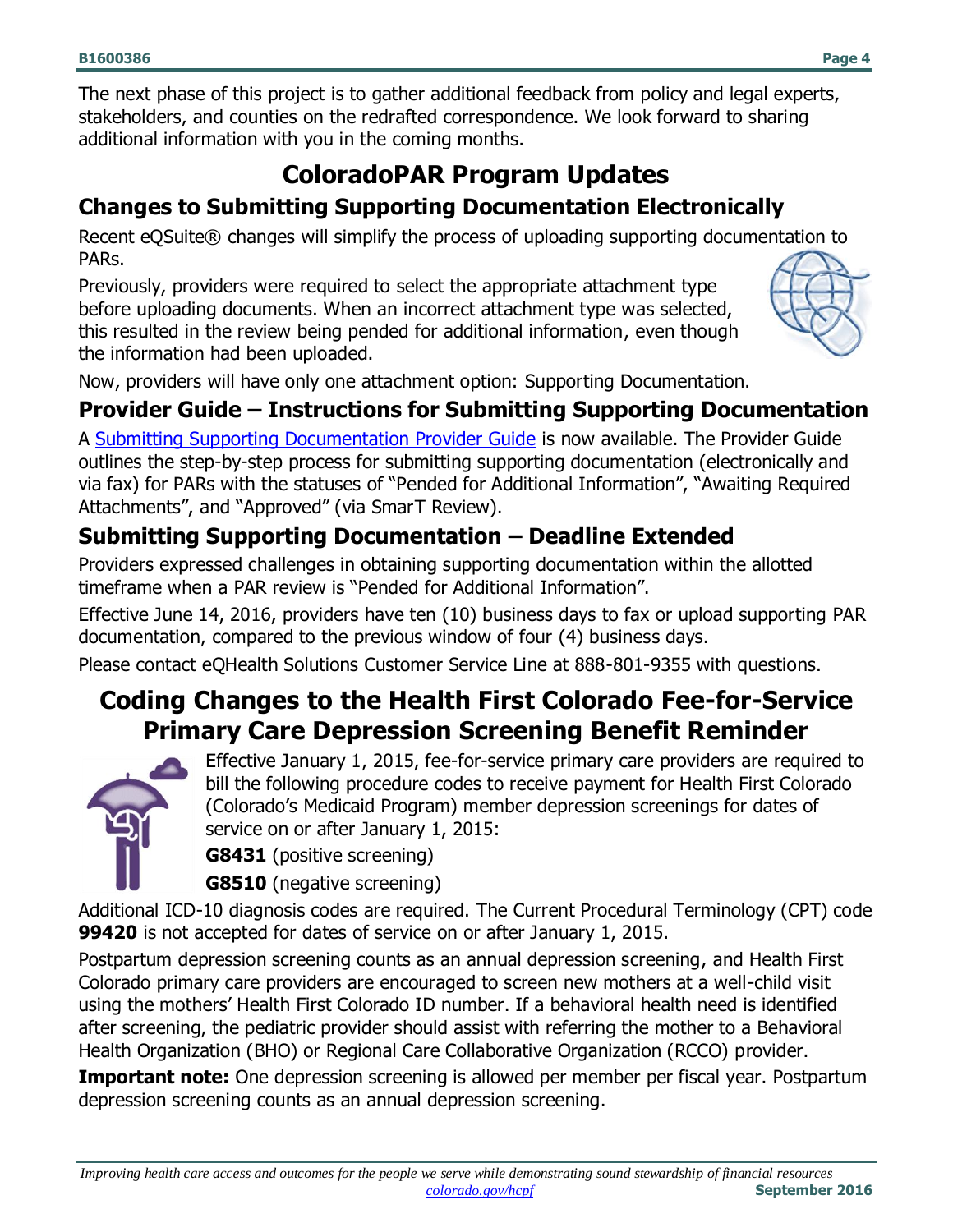**B1600386 Page 5**

This benefit also requires providers to use a standardized, validated depression screening tool. Please review the online Healthy Living Addressing Depression in [Primary Care Tool Kit](https://www.colorado.gov/hcpf/behavioral-health-focus-depression) for additional information. Please contact [Jerry.Ware@state.co.us](mailto:Jerry.Ware@state.co.us) with questions.

### <span id="page-4-0"></span>**National Correct Coding Initiative (NCCI) Notification of Quarterly Updates**

Providers are encouraged to monitor CMS for updates to NCCI rules and guidelines. Updates to the procedure-to-procedure (PTP) and medically unlikely edit (MUE) files are completed quarterly with the next file update available October 2016. Please find more information on the CMS NCCI website.

### <span id="page-4-1"></span>**Obtaining or Replacing Health First Colorado (Colorado's Medicaid Program) Cards**

Once an application is approved, Health First Colorado members are automatically sent a hard copy of their Health First Colorado card via the United States Postal Service (USPS). This initial Health First Colorado card can take up to two (2) weeks to arrive and is sent to the member's address on file. Members can also get an electronic version of their card **immediately** after being approved by:

 Downloading the free **PEAKHealth** mobile app and getting an electronic version of the card. The card in PEAK Health is a real-time feed from CBMS, so members will know if they are "Active" or "Inactive" by looking at their card. Members can then use the electronic Health First Colorado card at their provider's office. The card can be accessed at any time, which means there is no need for members to wait for their card to come in the mail.



 Going online to **Colorado.gov/PEAK** and viewing and/or printing a PDF version of the card. This can be done at any time, which means there is no need for members to wait for their card to come in the mail.

If a member needs a **replacement card**, they can get it in any of the ways below:

- Members can request a replacement card be mailed to them through **Colorado.gov/PEAK**. This will take up to two (2) weeks to arrive and will be sent to the member's address on file. Members should always verify their mailing address before requesting a new card.
- Call or go in-person to the **local County Department of Human/Social Services** to request a replacement card be mailed. The card will take up to two (2) weeks to arrive and will be sent to the member's address on file. Members should always verify their mailing address before requesting a new card.
- Call the **Health First Colorado Member Contact Center** to request a replacement card be mailed. The card will take up to two (2) weeks to arrive and will be sent to the member's address on file. Members should always verify their mailing address before requesting a new card.

Although there are many ways for members to get a copy of their Health First Colorado card, **a card does not guarantee eligibility for Health First Colorado**. Providers should verify member identity and eligibility at each appointment. For additional information on how to verify a member's eligibility see pages 22-24 of the [General Provider Information Billing Manual.](https://www.colorado.gov/pacific/sites/default/files/General_Provider_Information_0515_1.pdf)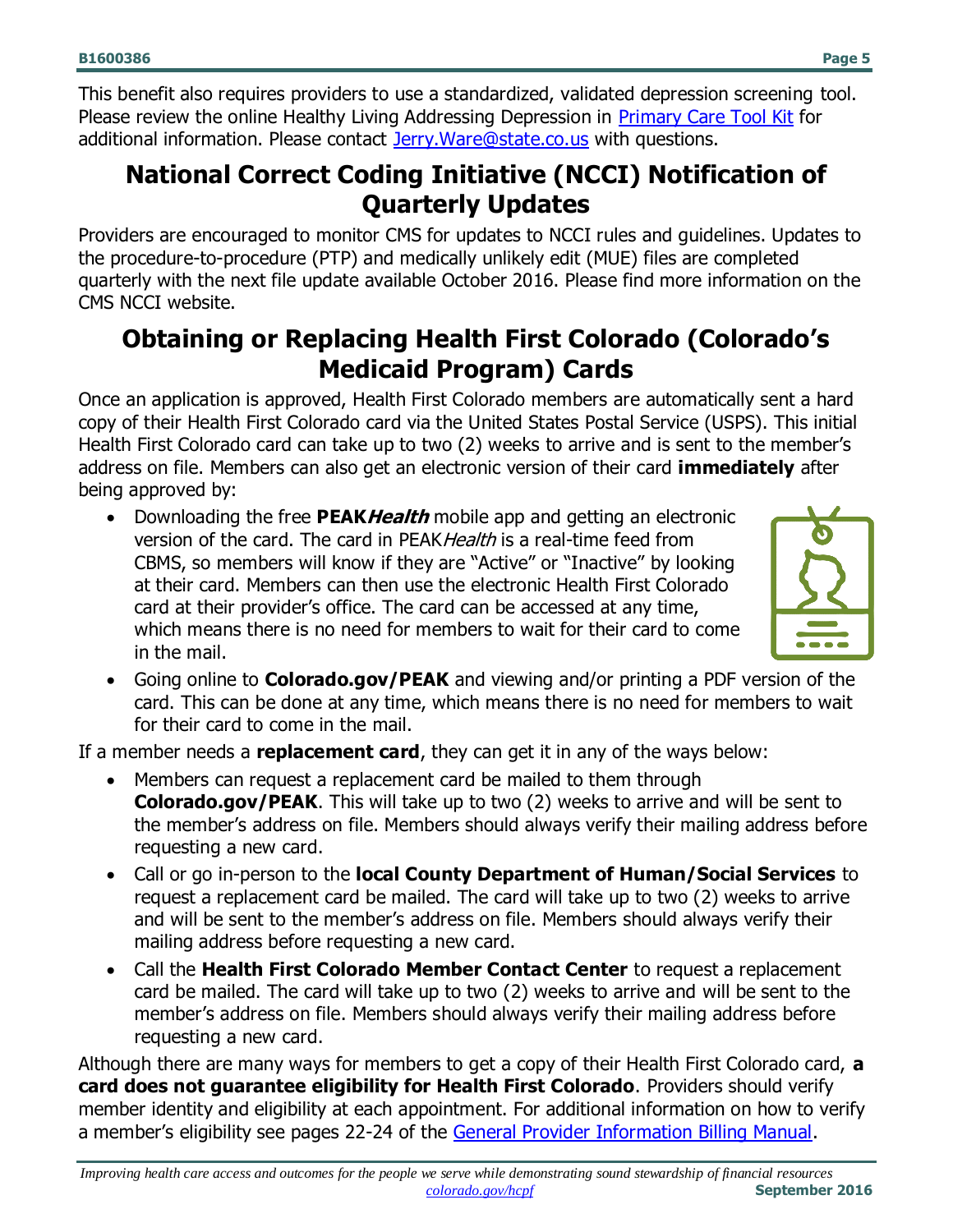Special cases: Though accessing a Health First Colorado card through PEAK Health and Colorado.gov/PEAK works for most members, there is a small population of members who may not be able to access their card online. In this situation, members should contact their local County Department of Human/Social Services.

### **Record Retention**

<span id="page-5-0"></span>Providers must maintain records that fully disclose the nature and extent of services provided. Upon request, providers must furnish information about payments claimed for Colorado Medical Assistance Program (Medicaid and Child Health Plan Plus) services. Records must support submitted claim information. Such records include, but are not limited to:

- Treatment plans
- Prior Authorization Requests (PARs)
- Medical records and service reports
- Records and original invoices for items, including drugs that are prescribed, ordered, or furnished
- Claims, billings, and records of Colorado Medical Assistance Program payments and amounts received from other payers

Each medical record entry must be signed and dated by the person ordering and providing the service. Computerized signatures and dates may be applied if the electronic record keeping system meets Colorado Medical Assistance Program security requirements. Records must be retained for at least six (6) years, or longer if required by regulation or a specific contract between the provider and the Colorado Medical Assistance Program.

## **September 2016 Holiday**

<span id="page-5-1"></span>

### **Labor Day Holiday**

Due to the Labor Day holiday on **Monday, September 5, 2016**, State offices, Xerox State Healthcare, DentaQuest, and the ColoradoPAR Program will be closed. The receipt of warrants and Electronic Funds Transfers (EFTs) may be delayed due to the processing at the United States Postal Service or providers' individual banks.

# <span id="page-5-2"></span>**Durable Medical Equipment, Prosthetics, Orthotics and Supplies (DMEPOS) Providers**

# **Unit Limit and Prior Authorization Review**

<span id="page-5-3"></span>The Department has published suggested new and revised unit limits and is actively soliciting public comment.

In order to demonstrate sound stewardship of state resources and ensure that Health First Colorado members have access to and receive appropriate care, the Department sets reasonable limits on the type and amount of durable medical equipment and supplies that may be obtained without a prior authorization. The Department has been reviewing these criteria with the help of the Colorado Association for Medical Equipment Services [\(CAMES\)](http://cames.org/) and continues to seek provider feedback prior to final decisions.

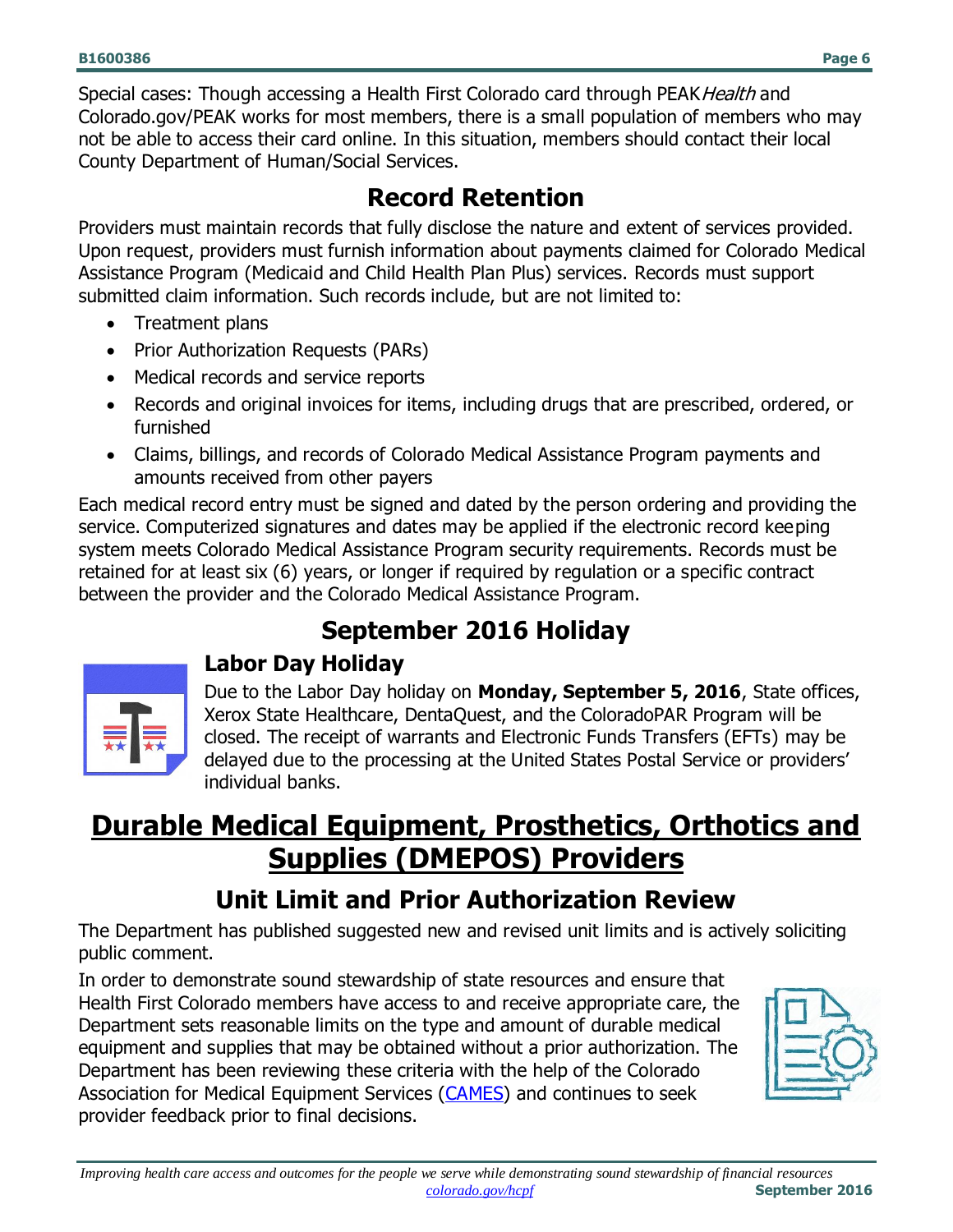For administrative ease, CAMES recommended the codes be broken into three sections. Starting September 1, 2016, each section will be posted a month apart.

- **Section 1** contains the recommendations for the codes that represent:
	- o Disposable supplies
	- o Wheelchairs
	- o Bedroom equipment
	- o Bathroom equipment
	- $\circ$  Complex rehabilitation technology (CRT)
- **Section 2** contains the recommendations for the codes that represent:
	- o All other DME
	- $\circ$  All other supplies
	- $\circ$  Upper body orthotics
	- $\circ$  Orthotic repairs
- **Section 3** contains the recommendations for the codes that represent:
	- o Lower body orthotics
	- o Prosthetics

Section 1 is now posted on the [Provider Forms](https://www.colorado.gov/pacific/hcpf/provider-forms) page, under the DMEPOS forms. Comments can be emailed to: [DMEPOS.BMReview@state.co.us.](mailto:DMEPOS.BMReview@state.co.us) Please include the section in the subject line (e.g. "Section 1").

For a complete list of all codes reviewed by CAMES, please reference the [DMEPOS](https://www.colorado.gov/pacific/hcpf/billing-manuals) billing manual.

### **Billing Manual Updates**

#### <span id="page-6-0"></span>**Continuous and Bi-level Positive Airway Pressure Devices (CPAP/BiPAP)**

The Department has reviewed the definition of compliance for CPAPs and BiPAPs. Effective September 1, 2016, CPAP and BiPAP compliance is defined as:

Usage that is  $\geq$  four (4) hours per night on 70% of nights during a consecutive 30-day period anytime during the approved trial/rental period.

Reminders to Providers:

• Health First Colorado, Colorado's Medicaid Program, is considered the payer of last resort. As such, when a member has primary health coverage, the member must comply with their primary's coverage requirements. This includes using the primary's provider network and other cost containment provisions. Please reference [10 CCR 2505-10 §](http://www.sos.state.co.us/CCR/GenerateRulePdf.do?ruleVersionId=6329&fileName=10%20CCR%202505-10%208.000)  [8.061](http://www.sos.state.co.us/CCR/GenerateRulePdf.do?ruleVersionId=6329&fileName=10%20CCR%202505-10%208.000) for more detailed information regarding when and how other resources should be used prior to Colorado's Medical Assistance Benefits.

| ௳<br>г |
|--------|
| с<br>с |
| п      |
| п      |
|        |

 Wound Therapy Equipment: The reimbursement for code **E2402** (negative pressure wound therapy electrical pump, stationary or portable) includes **all** equipment and supplies related to the wound. This includes, but is not limited to: antiseptics, skin cleansers, skin preparation, foam dressings, gauze, tape, gloves, etc.

Please contact [HCPF\\_DME@state.co.us](mailto:HCPF_DME@state.co.us) with questions.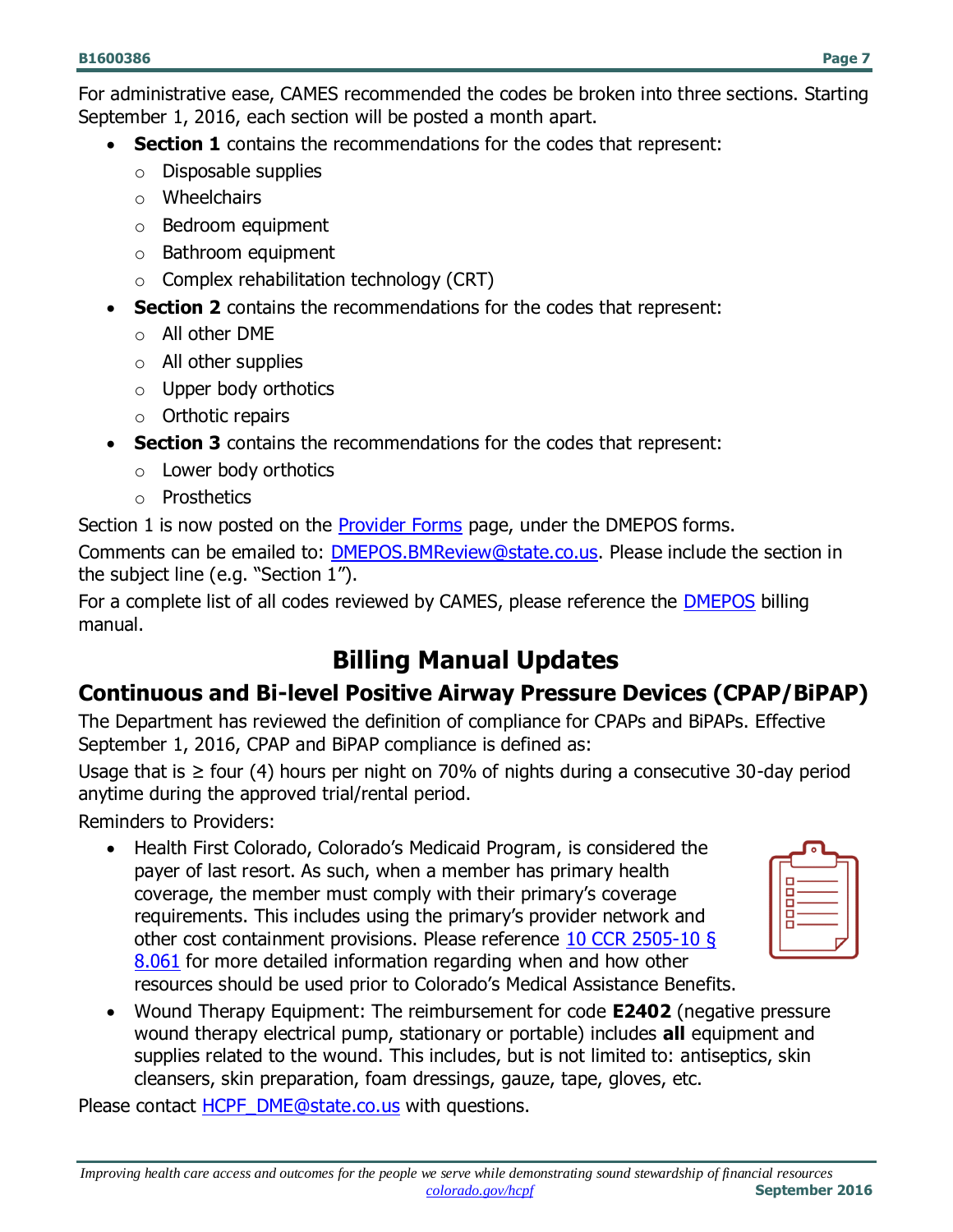# **Family Planning Providers**

### <span id="page-7-1"></span><span id="page-7-0"></span>**Liletta Intrauterine Device – Product Change Notification for NDC**

Health First Colorado received a product change notification for the Liletta intrauterine contraceptive system (IUS). Liletta is a sterile 52mg levonorgestrel-releasing device, indicated for pregnancy prevention use and lasting up to three years. A new single-handed insertion device for Liletta has been approved for use and is expected to be released soon. Effective in early September 2016, Liletta's distributor reports that the single-handed inserter will be available for distribution and the two-handed inserter will be phased out.

A new National Drug Code (NDC) for this single-handed insertion device is provided below along with current NDC numbers available for billing.

| Liletta IUS NDCs for HCPCS code: J7297          |                                    |  |  |
|-------------------------------------------------|------------------------------------|--|--|
| Liletta with sterile <b>two-handed</b> inserter | Liletta with sterile single-handed |  |  |
| <b>Old</b> NDC Code(s)                          | inserter <b>NEW</b> NDC Code       |  |  |
| 52544-0035-54 or 52544-035-54                   | 00023-5858-01                      |  |  |

<span id="page-7-2"></span>For further product information contact Allergan, Inc. at: [www.allergan.com/contact.](http://www.allergan.com/contact)

# **Hospital Providers**

### <span id="page-7-3"></span>**2016-17 Inpatient Rates and All Patient Refined Diagnosis Related Group (APR-DRG) Recalibration Update**

The Department received significant feedback from Hospitals after the release of the State Fiscal Year 2016-17 Inpatient Hospital base rates and APR-DRG weights. Based on this feedback, the Department identified and incorporated several factors for calculating the new Inpatient Hospital base rates and APR-DRG weights that became effective July 1, 2016. New rate letters announcing the State Fiscal Year 2016-17 Inpatient Hospital base rates were sent to hospitals in the middle of August 2016 while the new version of the [APR-DRG Recalibration](https://www.colorado.gov/pacific/sites/default/files/DRG_Weight_Tables_070116.pdf) document was also posted to the [Inpatient Hospital Payment](https://www.colorado.gov/hcpf/inpatient-hospital-payment) website in August 2016.

The Department cannot implement these new State Fiscal Year 2016-17 base rates without CMS approval but anticipates receiving this approval in the 4th quarter of calendar year 2016. Once the Department receives CMS approval, a mass adjustment will reprocess all inpatient hospital claims with discharge dates July 1, 2016 or later and these claims will utilize the new rates and the revised APR-DRG weights. In the interim, the new APR-DRG weights are loaded into the claims system and apply to all claims with discharge dates on or after July 1, 2016.

Please contact [Diana.Lambe@state.co.us](mailto:Diana.Lambe@state.co.us) with questions.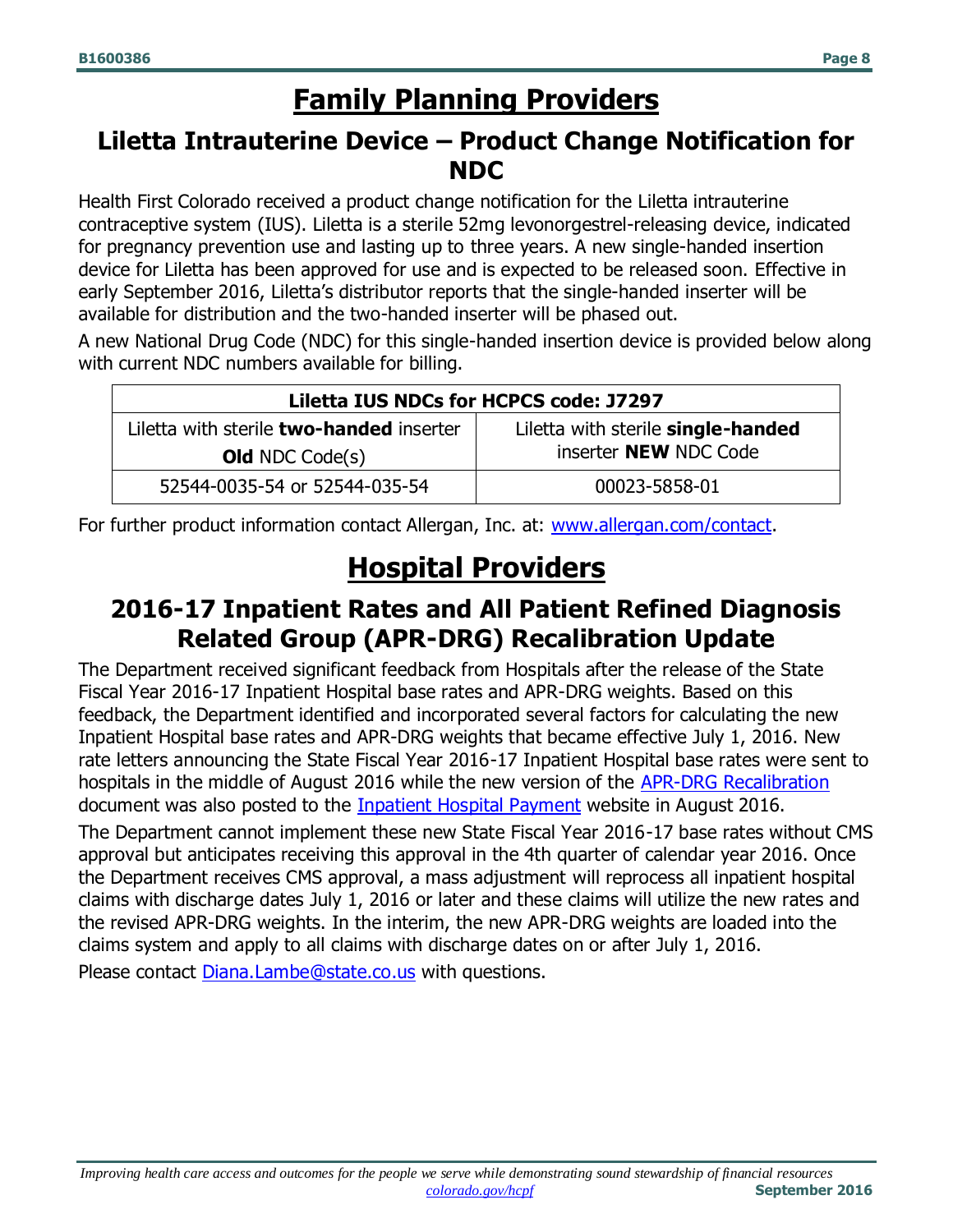### **Imaging and Radiology Providers**

### **Attention Imaging and Radiology Providers**

<span id="page-8-1"></span><span id="page-8-0"></span>

Effective September 30, 2016, per federal coding guidelines, the current Healthcare Common Procedure Coding System (HCPCS) code used for low-dose CT lung scans, **S8032**, is closing and will be replaced by new code **G0297** on October 1, 2016. All of the current policies pertaining to **S8032** will apply to **G0297**.

Please refer to the **Outpatient Imaging and Radiology** billing manual in the CMS 1500 section for details.

<span id="page-8-2"></span>Please contact [Alex.Weichselbaum@state.co.us](mailto:Alex.Weichselbaum@state.co.us) with questions.

# **Pharmacy Providers**

### **Preferred Drug List (PDL) Update**

<span id="page-8-3"></span>Effective October 1, 2016, these are the following drug classes and preferred agents:

**Oral Anticoagulants**: warfarin will still be preferred first line, Xarelto and Pradaxa will be second line

**Bisphosphonates**: alendronate tablets and etidronate for heterotopic ossification

**Amylin**: no preferred

**Biguanides**: metformin IR, metformin XR 500mg (generic Glucophage XR)

**Hypoglycemic Combinations**: no preferred

**Meglitinides**: no preferred

**DPP4 Inhibitors**: Tradjenta (with three-month trial of metformin prior to initiation of therapy)

**GLP1 Receptor Agonists**: Byetta preferred first line, Victoza second line (both with three month trial of metformin prior to initiation of therapy)

**SGLT2 Inhibitors**: Invokana (with three-month trial of metformin prior to initiation of therapy) **Thiazolidinediones**: pioglitazone

**Erythropoiesis Stimulating Agents**: Epogen

**Overactive Bladder Agents**: oxybutynin tablets, oxybutynin ER tablets, Toviaz

**Stimulants and ADHD**: Adderall IR (brand and generic), Adderall XR (brand only), Focalin IR (brand only), Focalin XR (brand only), Guanfacine ER (generic Intuniv), Ritalin IR (brand and generic), Methylphenidate ER (generic Concerta), Strattera, Vyvanse

**Hepatitis C Agents**:

- **Genotype 1**: Viekira Pak
- **Genotypes 2 and 3**: Epclusa
- **Genotype 4**: Technivie
- <span id="page-8-4"></span>**Genotypes 5 and 6**: no preferred

### **Hepatitis C Medication Prior Authorization Process**

Effective immediately, all prior authorization requests for Hepatitis C medications and questions about coverage will need to be faxed to the PA Help Desk at 1-888-772-9696. The PA Help Desk

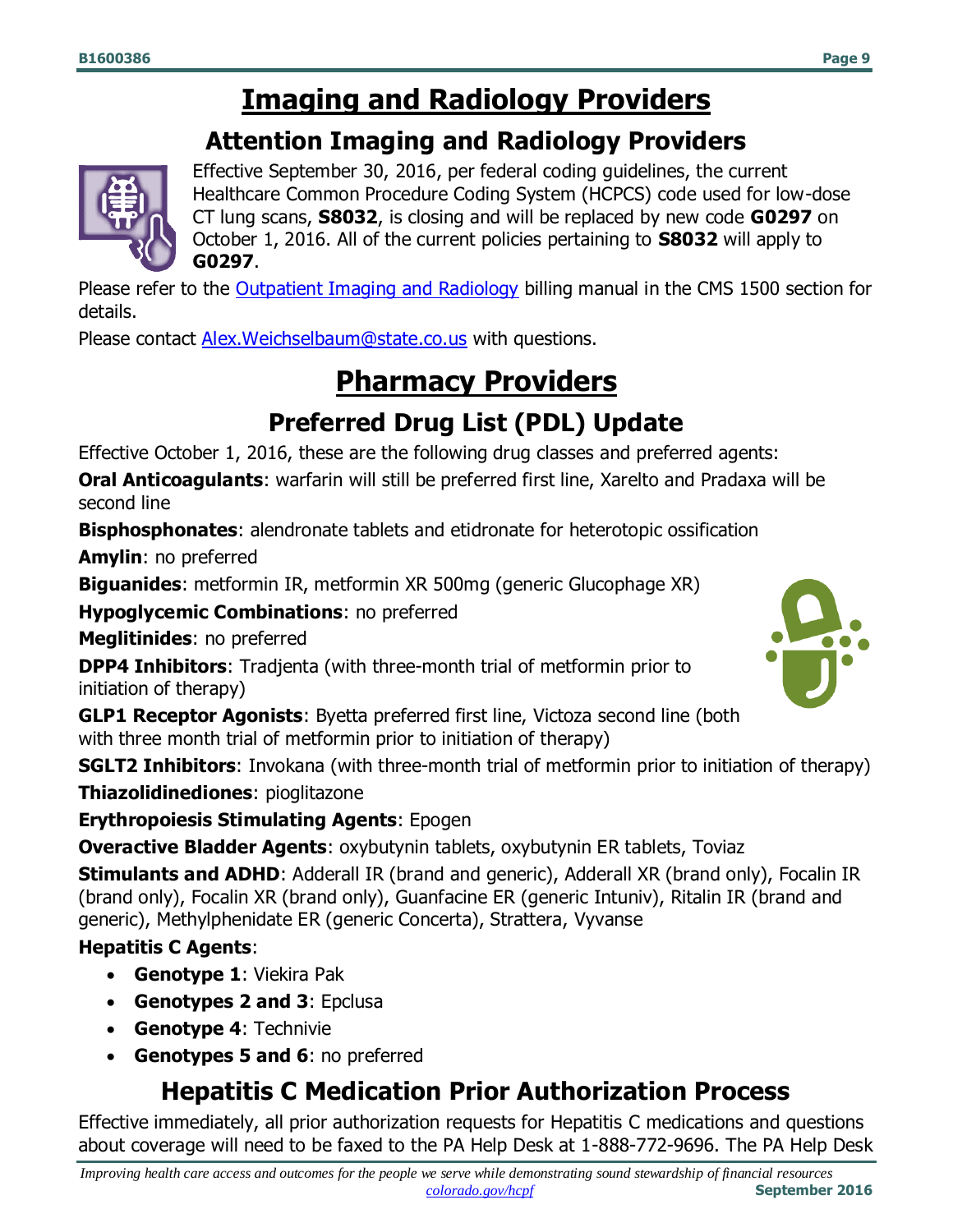may also be reached via phone at 1-800-365-4944. All questions or comments that have been previously directed to Kelli Metz will now need to be directed to the PA Help Desk.

<span id="page-9-0"></span>An updated **Prior Authorization Form** has been uploaded to the website and can be found on the [Provider Forms](https://www.colorado.gov/pacific/hcpf/provider-forms) website in the Pharmacy subsection.

### **Pharmacy and Therapeutics Committee Meeting**

#### **Tuesday, October 4, 2016**

1:00 p.m.  $-5:00$  p.m. 303 E 17th Avenue 11th floor Conference Rooms

#### **New Plan Information**

On October 31, 2016, 4:00 a.m. Mountain Time (MT), Magellan Rx Management will assume administrative operation of the Pharmacy Benefit Management System (PBMS) on behalf of Health First Colorado, Colorado's Medicaid program.

**Providers must be enrolled in the new Colorado interChange**. All pharmacy providers and suppliers must be enrolled in the Colorado interChange system by October 31, 2016. Those who are not approved and enrolled will not be able to submit claims or receive payments. Visit [Colorado.gov/HCPF/Provider-Resources](http://www.colorado.gov/HCPF/Provider-Resources) for more information.



**All ordering, prescribing, and referring (OPR) providers must be enrolled in the new Colorado interChange**. The Affordable Care Act (ACA) now requires physicians and other eligible practitioners to enroll in the Medicaid Program to order, prescribe, and refer items or services for Health First Colorado members, even when they do not submit claims to Health First Colorado. Claims listing an OPR provider who is not enrolled cannot be paid. Visit [Colorado.gov/HCPF/OPR](http://www.colorado.gov/HCPF/OPR) for more information.

**Your BIN, PCN, and Group number will be changing**. This transition requires that your claim submission software be updated with the Magellan Rx Management BIN and PCN. **You will receive new BIN, PCN, and Group numbers along with additional information on the transition in a subsequent notice.**

#### **Important Dates and Times**

**Pharmacy Operations Transition Dates**

| October 30, 2016, 10:00 p.m. MT Stop Pharmacy claim submission | (more information about filling prescriptions during down-<br>time to come)                     |
|----------------------------------------------------------------|-------------------------------------------------------------------------------------------------|
| October 31, 2016 4:00 a.m. MT                                  | Pharmacy claim submission to Magellan Rx Management<br>processing done by FirstRx <sup>5M</sup> |

#### **Payer Sheets**

Updated payer sheets and billing manuals will be available in mid-late August 2016. The payer sheet will include the claim submission fields and requirements to assist in claim filing. Reimbursement policies are not changing. We encourage you to contact your software vendor soon to make them aware of the upcoming transition.